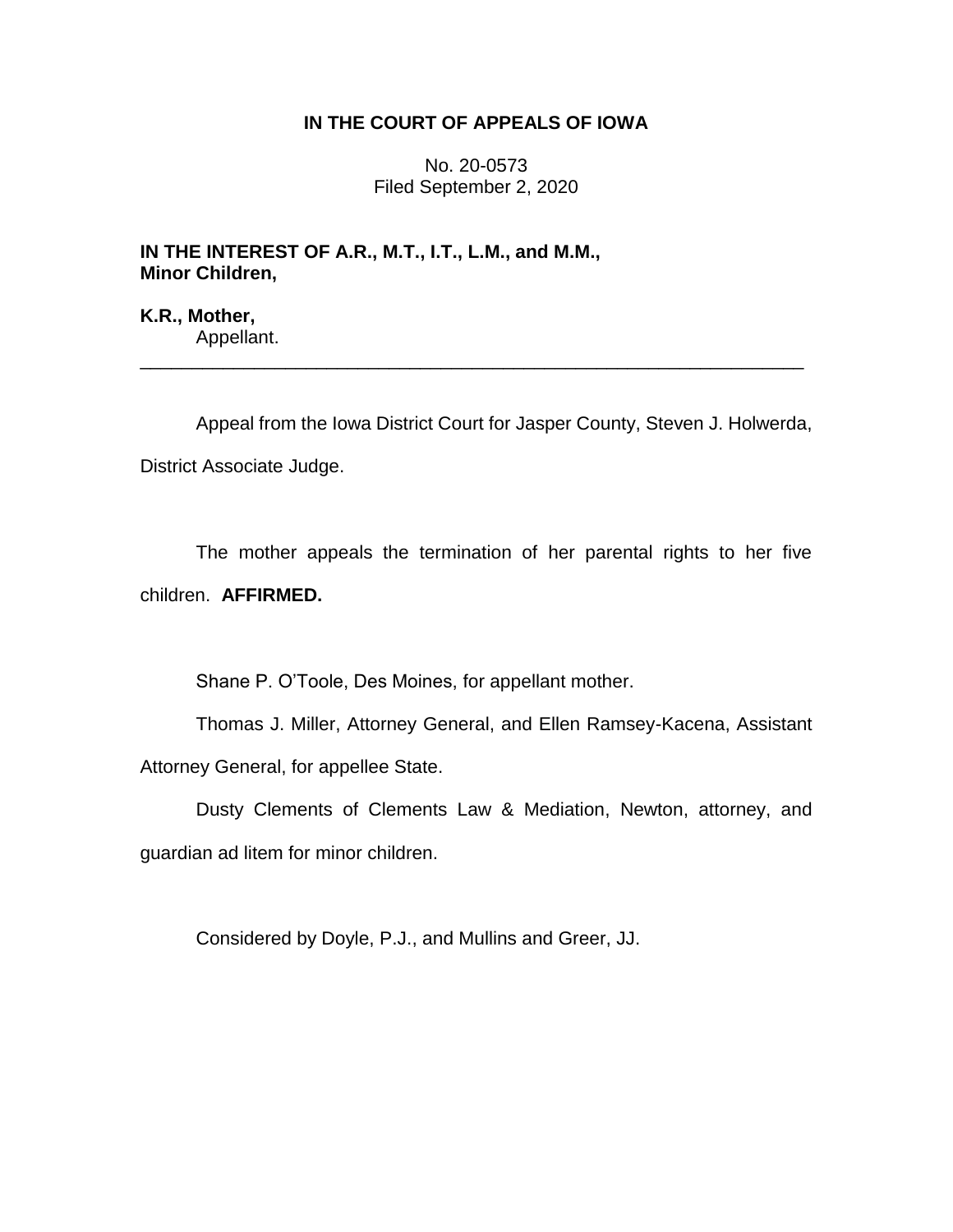**GREER, Judge.**

 $\overline{a}$ 

The mother appeals the termination of her parental rights to her five children, A.R., M.T., I.T., L,M., and M.M., who ranged in ages from nine to one years old, respectively, at the time of the March 2020 termination hearing.<sup>1</sup> The juvenile court terminated her rights under Iowa Code section 232.116(1)(b), (e), (f), and (h) (2020). On appeal, the mother challenges the statutory grounds for termination, argues the loss of her rights is not in the children's best interests, and maintains termination would harm the children so the parent-child relationships should be saved. Alternatively, she maintains she should be given six more months to work toward reunification.

#### **I. Background Facts and Proceedings.**

In July 2018, the Iowa Department of Human Services (DHS) received reports the mother and maternal grandmother had a physical altercation in front of the children, both adults were using methamphetamine while the children were in their care, and the children were not adequately fed. As a result, DHS got involved with this family, which at the time consisted of just the mother and the three oldest children—the youngest two children, twins, were not yet born. DHS learned the mother and children were homeless. The mother, who was about three months pregnant with twins, first denied using methamphetamine recently, claiming she had not used during her pregnancy.

<sup>&</sup>lt;sup>1</sup> This case impacts four different fathers. The parental rights of A.R.'s father were terminated. He does not appeal.

L.M. and M.M. share a father, and his rights were also terminated. Their father does not appeal.

The State did not seek to terminate the parental rights of either M.T.'s father or I.T.'s father, and their rights were not terminated when the mother's rights were.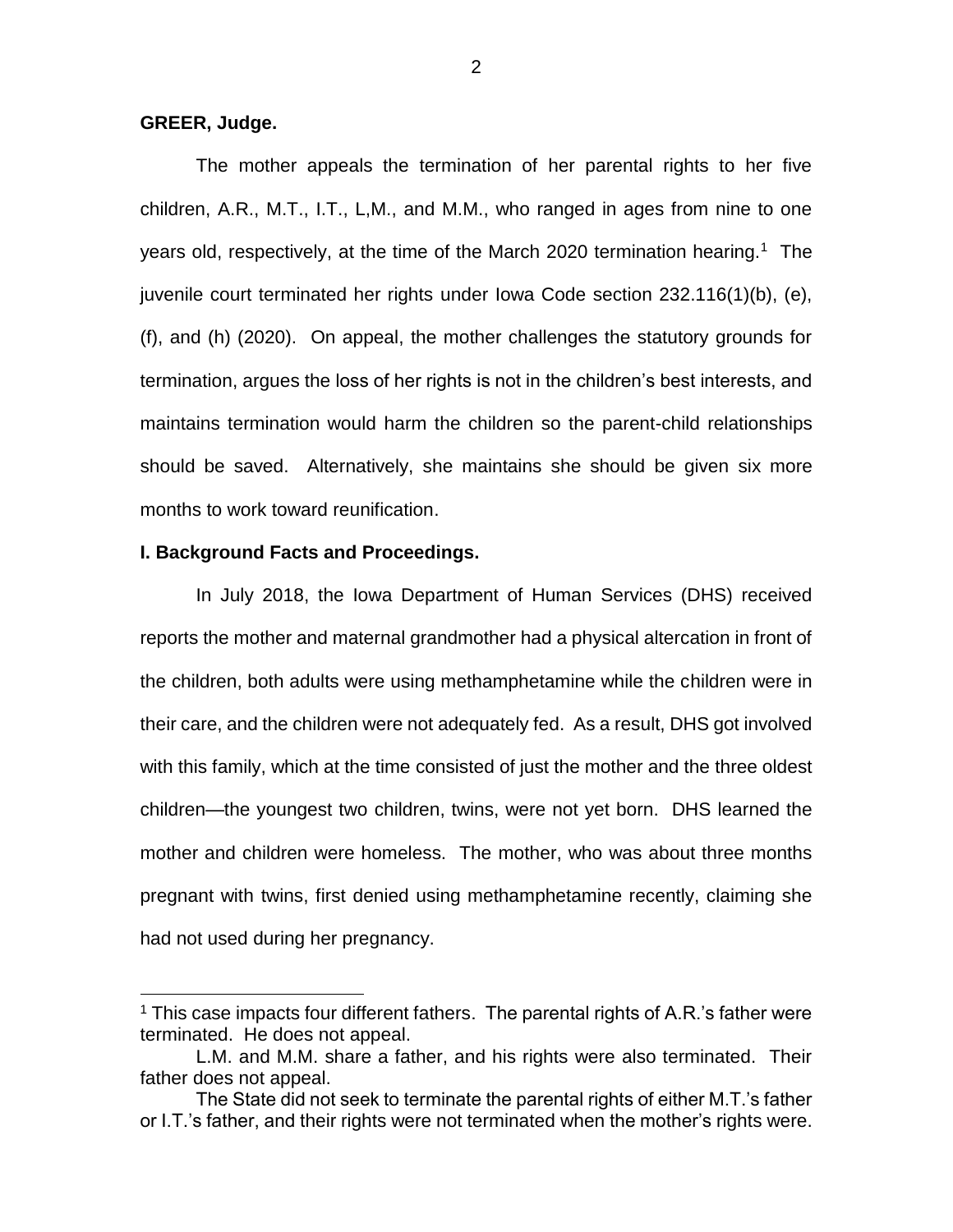The three children were formally removed from the mother's care on July 13, 2018. The mother participated in few visits soon afterward but by early August, she was no longer in contact with DHS or the children. She missed at least one court hearing during this period. Her lack of involvement continued until she reappeared in late November. She entered residential substance-abuse treatment on November 28, 2018. While in treatment, she admitted she had been using methamphetamine daily.

The mother did not resume visits with her children until late December 2018. According to the notes from the family safety, risk, and permanency (FSRP) worker who supervised the visit, M.T. and I.T. "gave no indication they knew who [the mother] was" when the visit began.

The twins were born in January 2019, and they experienced symptoms of withdrawal. The mother remained in residential treatment, and the twins were at first left in her care at the residential facility. Then, in late February, the mother asked that the twins be removed, citing feelings of being overwhelmed and needing the chance to focus on her sobriety. The youngest two children were formally removed from the mother's care soon after.

The mother successfully completed the substance-abuse treatment program on April 1, 2019. Although she struggled at times to provide the children with food or diapers at their visits and did not always have stable housing, she was candid with DHS about any issues she was having. And at the time of the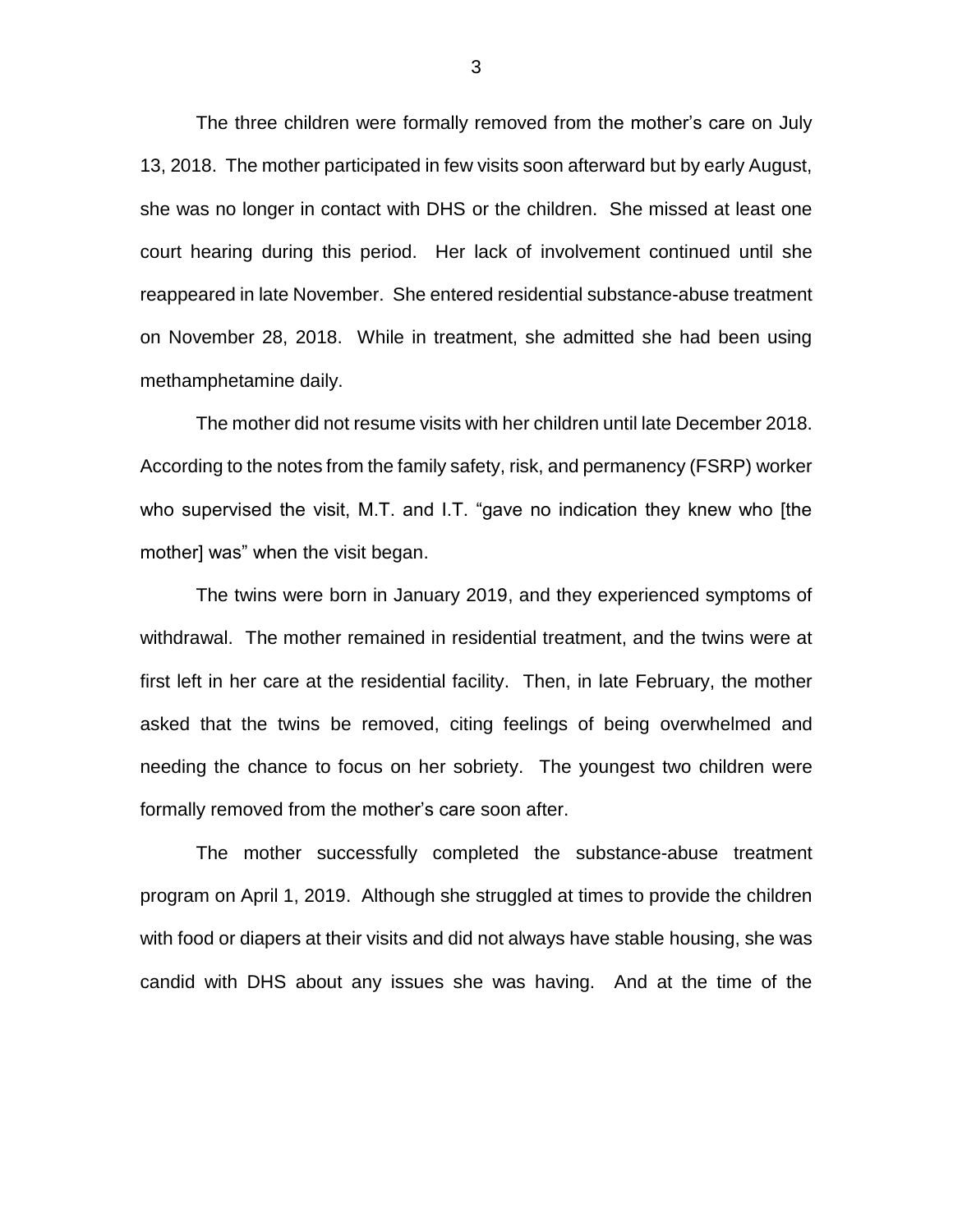permanency hearing in July, she was employed and apparently maintaining her sobriety.<sup>2</sup>

On July 17, 2019, the court gave the mother six more months to work toward reunification. It found "[c]ompelling reasons not to terminate parental rights and [to] continue permanency," including, "Mother's participation in mental health and substance abuse treatment; mother[] is currently employed and has recently obtained housing; and Mother having provided clean drug screens." All parties agreed the mother's visits would be moved to semi-supervised.

The mother had a few semi-supervised visits with the children that seemed to go well, but by late July, she began frequently missing visits, failing to respond to the FSRP worker in regard to discussing visits, and often showing up late to the visits she did attend. Additionally, the FSRP worker began noting scabs and sores on the mother's arms. Visits were returned to fully supervised in August 2019.

By mid-September, the mother was again without a residence. She stopped responding to contacts from the FSRP worker and stopped having visits with the children. She went another period without contacting anyone involved with the cases—until October when DHS learned the mother was in county jail on a theft charge and met with her there. The mother admitted she had relapsed on methamphetamine. She remained in jail until late November 2019. Even after her release, the mother largely failed to communicate with FSRP and did not attend a visit with her children until February 2020.

 $\overline{a}$ 

4

 $2$  The mother provided three drug tests during this period that were negative for substances, but she also "no showed" for four drug tests.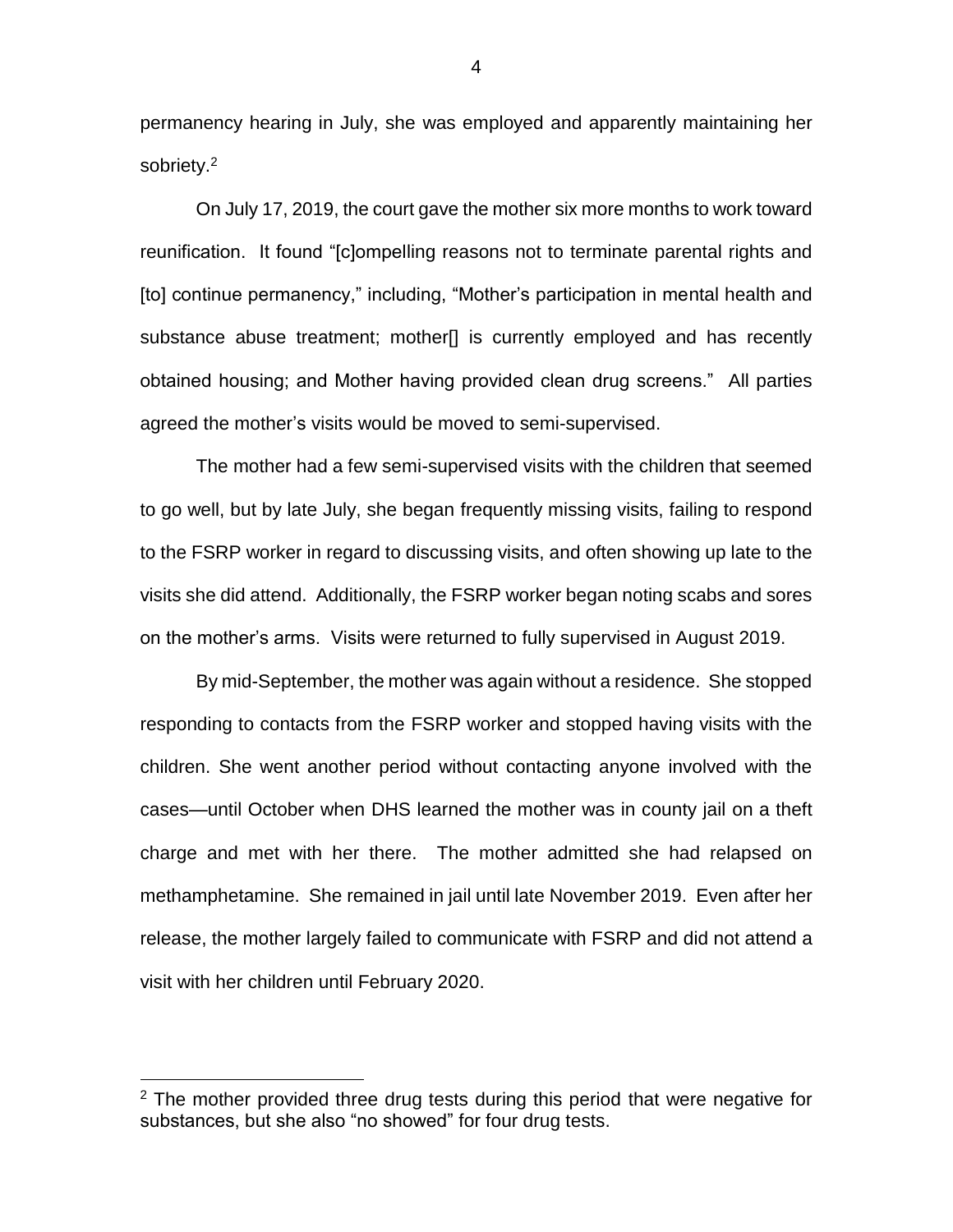At the time of the termination hearing in March 2020, the mother had housing but it was not adequate for the children. She had recently obtained employment but seemed unclear how much she earned. She testified she had not used methamphetamine since before her October 2019 arrest, but the substanceabuse evaluation she obtained in late February seemed to belie this claim. According to the preparer of the substance-abuse evaluation, "At the time of th[e] assessment, [the mother] appear[ed] to be slow to respon[d with] some answers and appeared with glazed eyes. [She] struggled to answer questions in a straight forward manner that may indicate either use or come down from use at the time of the assessment." Additionally, the mother "report[ed] that she [did not] know if she [was] ready to end her substance use as it helps to not feel her feelings."

The court terminated the mother's rights to all five children, relying, in part, upon the facts that she had no visits with the children in October, November, or December 2019; one in January 2020; and one or two in February. For most of the period, the mother was homeless, not attending therapy appointments, and out of contact with DHS. She provided no financial support for the children and did not check in with their placements to see how the children were doing.

The mother appeals.

#### **II. Standard of Review.**

Our review of termination-of-parental-rights proceedings is de novo. *See In re A.B.*, 815 N.W.2d 764, 773 (Iowa 2012).

### **III. Standard of Review.**

**Statutory Grounds.** The juvenile court terminated the mother's parental rights to all five children under Iowa Code section 232.116(1)(b) and (e) (2020).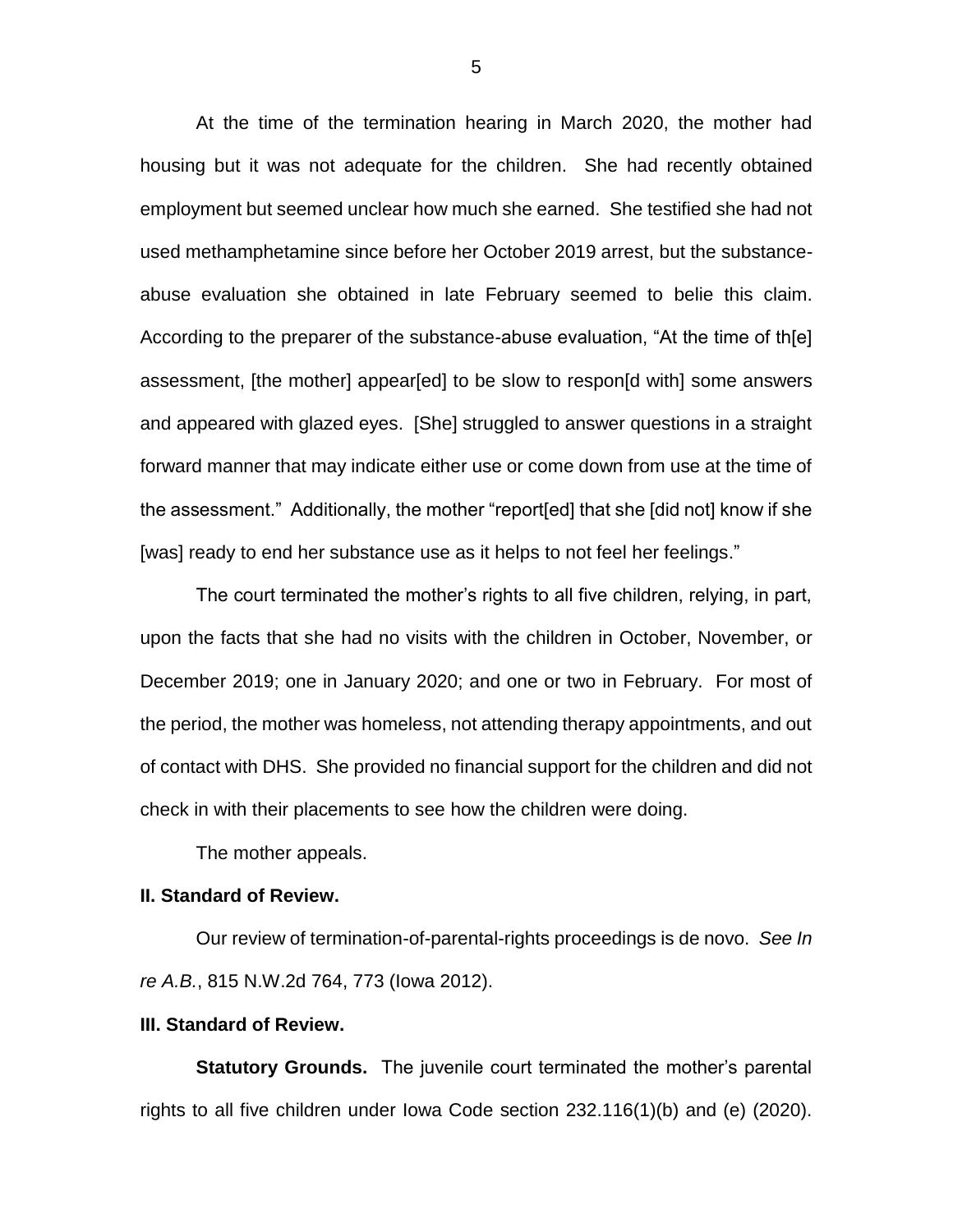Because of the different age requirements within the paragraphs, the court also terminated the mother's rights to A.R. under 232.116(1)(f) (child four or older) and

to the other four children under 232.116(1)(h) (children three and younger).

When the juvenile court terminates parental rights on more than one

statutory ground, we may affirm on any ground we find supported by clear and

convincing evidence in the record. *Id.* at 774. For the court to terminate under

section 232.116(1)(e), it must find:

(1) The child has been adjudicated a child in need of assistance pursuant to section 232.96.

(2) The child has been removed from the physical custody of the child's parents for a period of at least six consecutive months.

(3) There is clear and convincing evidence that the parents have not maintained significant and meaningful contact with the child during the previous six consecutive months and have made no reasonable efforts to resume care of the child despite being given the opportunity to do so. For the purposes of this subparagraph, "significant and meaningful contact" includes but is not limited to the affirmative assumption by the parents of the duties encompassed by the role of being a parent. This affirmative duty, in addition to financial obligations, requires continued interest in the child, a genuine effort to complete the responsibilities prescribed in the case permanency plan, a genuine effort to maintain communication with the child, and requires that the parents establish and maintain a place of importance in the child's life.

The mother purports to challenge the termination of her rights under paragraph

(e), but her entire challenge is as follows: "Mother argues that the State of Iowa has not met the burden and because the State has not met its burden, the Court erred in determining that termination of the K.R.'s parental rights was appropriate and said order should be reversed." Claiming the State "has not met its burden" without specifying the elements or fact findings she contests is not enough. *See* Iowa R. App. P. 6.201(1)(d) ("The petition on appeal shall substantially comply with form 5 in rule 6.1401."); Iowa R. App. P. 6.1401–Form 5 ("[S]tate what findings of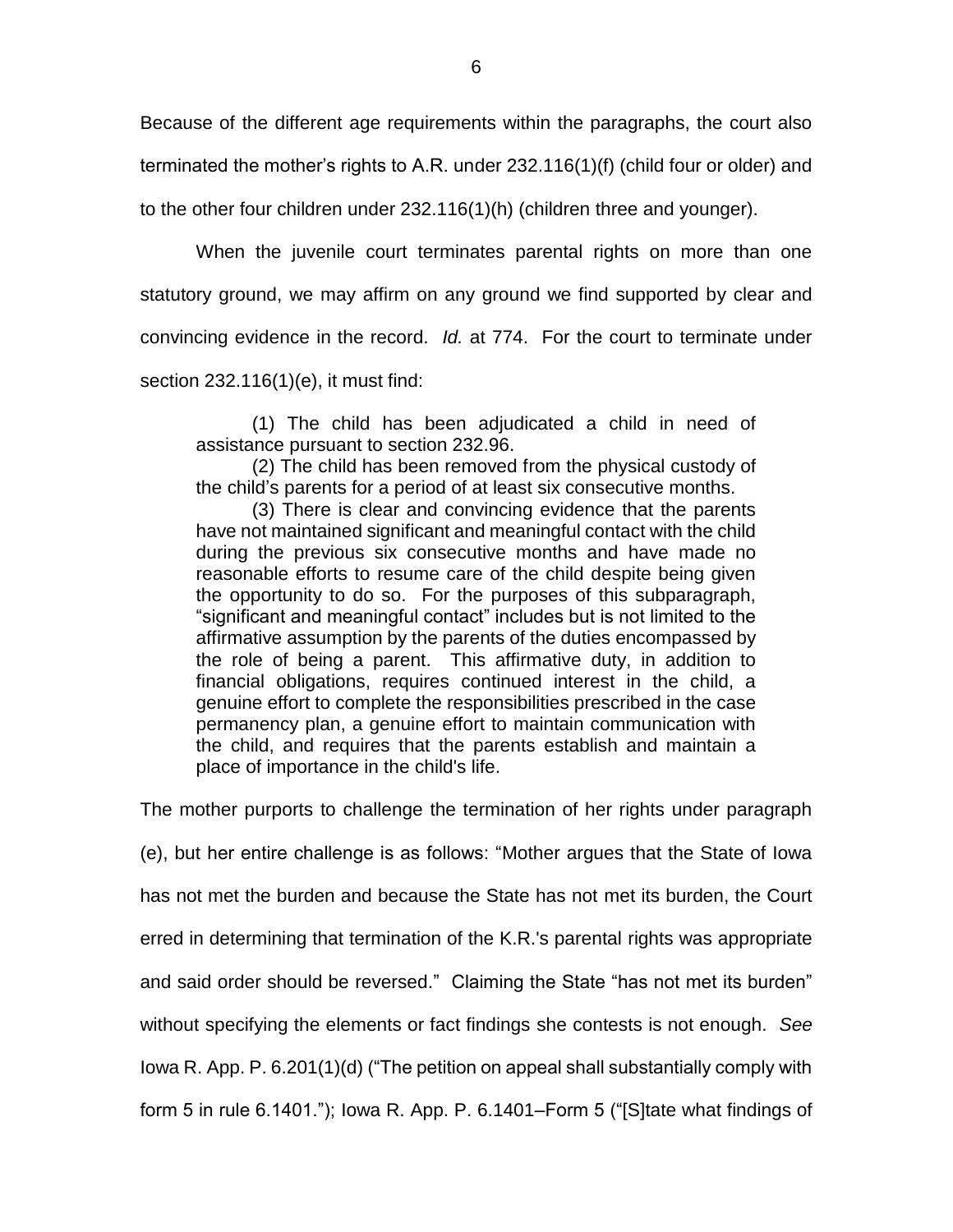fact or conclusions of law the district court made with which you disagree and why, generally referencing a particular part of the record, witnesses' testimony, or exhibits that support your position on appeal. . . . *General conclusions, such as 'the trial court's ruling is not supported by law or the facts' are not acceptable.*" (emphasis added)); *see also In re C.B.*, 611 N.W.2d 489, 492 (Iowa 2000) ("A broad, all encompassing argument is insufficient to identify error in cases of de novo review."); *Hyler v. Garner*, 548 N.W.2d 864, 876 (Iowa 1996) ("[W]e will not speculate on the arguments [a party] might have made and then search for legal authority and comb the record for facts to support such arguments."). While we acknowledge the expedited nature of appeals in termination-of-parental-rights cases, *see generally* Iowa R. App. P. 6.201, we conclude the mother waived any alleged error under section 232.116(1)(e) and affirm as to that statutory ground.<sup>3</sup>

 $\overline{a}$ 

 $3$  That said, the juvenile court also terminated the mother's rights under paragraphs (f) (as to A.R.) and (h) (as to the youngest four children) of section 232.116(1). Each of these paragraphs provide that termination is authorized when several elements are met, including that the children cannot be returned to the parent's care at the time of the termination hearing. On appeal, the only element the mother challenges is whether the State proved that the children could not be returned to her care at the time of the termination hearing. *See* Iowa Code § 232.116(1)(f)(4), (h)(4). But the mother confirmed during her testimony at the termination hearing that she was unable to resume caring for the children at that time. When asked if she wanted the court to return her children that day, she testified, "If I had a bigger place for them all to be, yes, but that will take time." She was then asked how long she thought she needed, and she testified:

I would like a month. I mean, going to be reasonable. You know, that's a lot of kids. We actually had an agreement at my last family team meeting that we—when it came back to the reuniting party, that we were going to stair step them back to me, because there's so many of them.

Later, she changed her answer to say she could be "ready for all five [children] to be in [her] house" "[w]ithin a couple months." When asked directly if she "recognize[d] the fact that the children couldn't be returned to [her] care" that day, she answered, "Yes."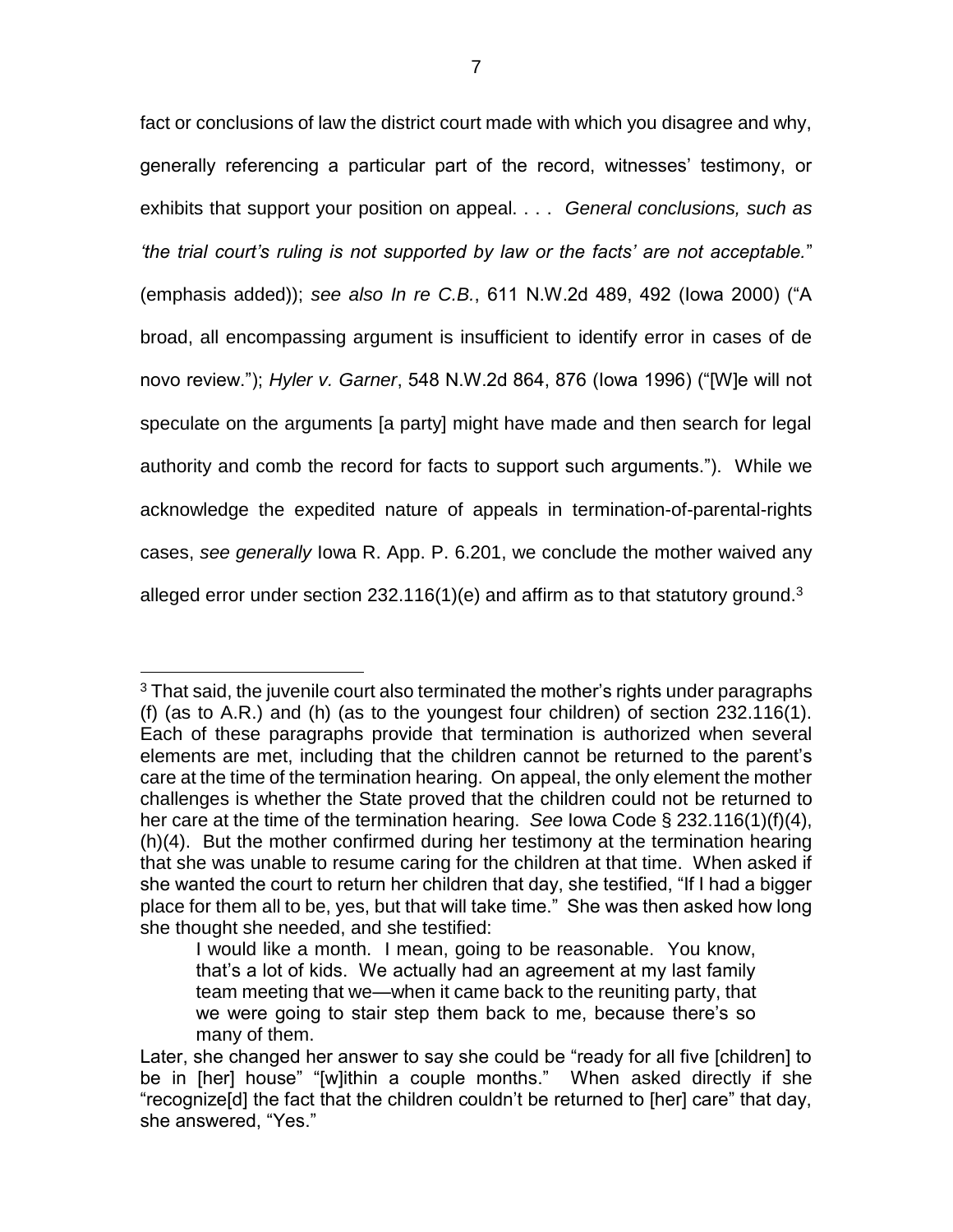**Best interests.** The mother maintains termination of her rights is not in the children's best interests. *See* Iowa Code § 232.116(2).We disagree.The mother's oldest three children had been out of her care about nineteen months at the time of the termination hearing, and the one-year-old twins had been out of her care for more than twelve months—almost their entire lives. The mother was no closer to reunifying with her children in March 2020 than she was when DHS became involved in July 2018. During the time in-between, the mother chose to absent herself from her children's lives for two separate multiple-month periods. She proved—through her actions and her own words—that she cannot care for these children. The twins were first left in her care after their birth, and she asked for them to be removed. When she was given semi-supervised visits with her children in July 2019, she regressed almost immediately. Even at the termination hearing, the mother repeatedly testified about her concern with caring for five children by herself at once. These children need reliable and responsible parenting and a steady home; the mother cannot provide those things. The termination of her rights is in their best interests.

**Permissive Factor.** Within her argument about the best interests of her children, the mother also claims that terminating her rights "is far more detrimental to her children than any danger perceived by not terminating."If this is a reference to the permissive exception to termination found within section 232.116(3)(c), the

 $\overline{a}$ 

The mother did not claim at the termination hearing that the children could be returned to her at that time, so she cannot now take that position on appeal as that argument was not preserved. Even so, the State proved the children could not be returned to her care at that time, so we also affirm termination of her rights under section 232.116(1)(f) and (h).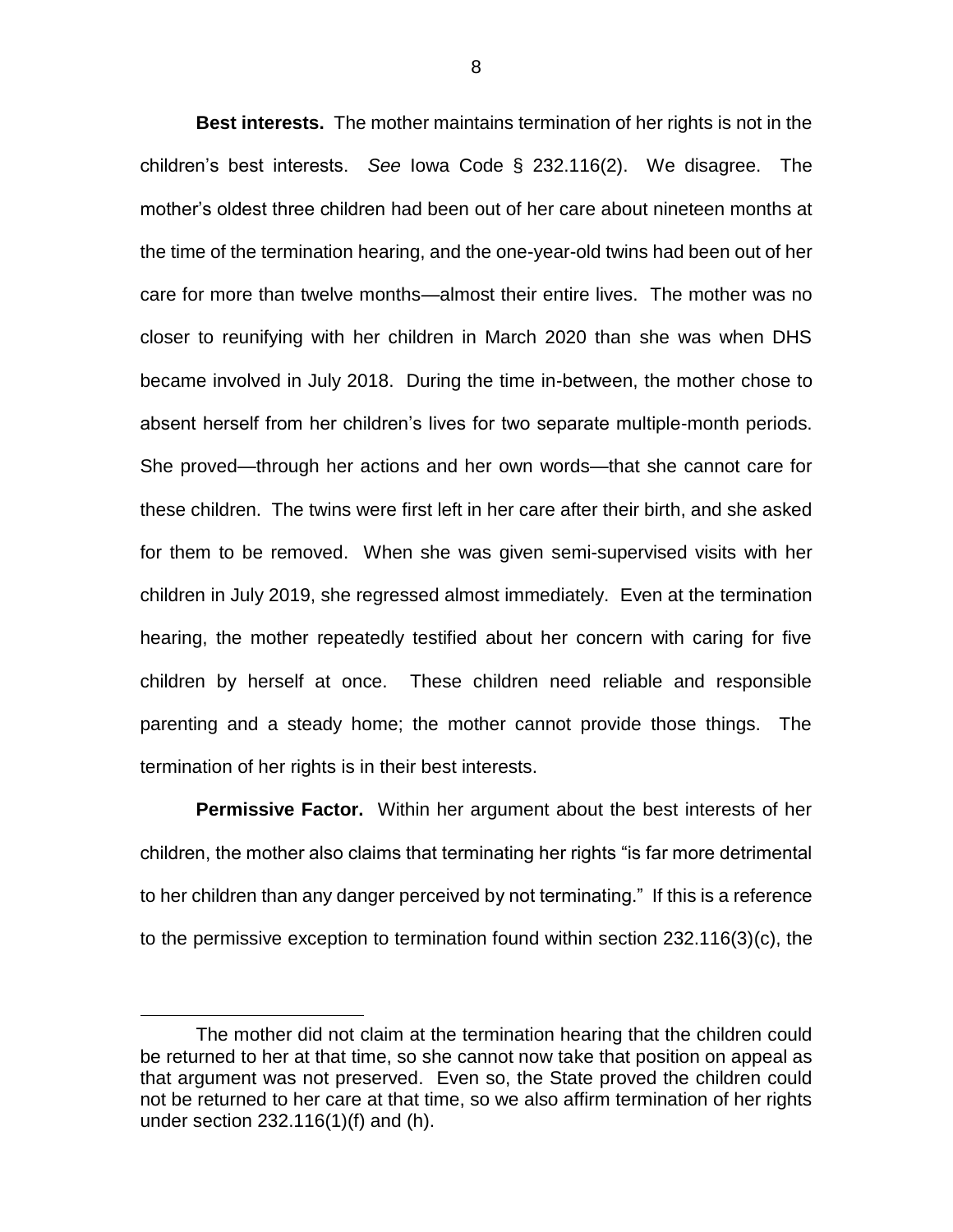mother's argument is not preserved for our review.As the parent contesting termination, the mother had the burden to prove a permissive factor applied. *See In re A.S.*, 906 N.W.2d 467, 479 (Iowa 2018). But, according to the juvenile court, "The mother presented no evidence that any of the exceptions to termination apply in this case." Her failure to raise the issue or present evidence to support this position to the juvenile court prevents her from raising this argument on appeal. *See Meier v. Senecaut*, 641 N.W.2d 532, 537 (Iowa 2002) ("It is a fundamental doctrine of appellate review that issues must ordinarily be both raised and decided by the district court before we will decide them on appeal.").

**Extra time.** Finally, the mother asks for more time to work toward reunification with the children. The court can only give the parent additional time if it determines the need for removal of the children from the parent's care will no longer exist in six months. *See* Iowa Code §§ 232.117(5) (allowing the court, after a termination hearing, to not order termination but instead enter an order in accordance with section 232.104), 232.104(2)(b) (allowing the court to delay permanency for six months if the need for removal will no longer exist after the extension). While the mother testified that she could resume caring for the children within six months, little else supports a finding that she will be able to do so. The mother is a long-time addict, and, according to her recent substance-abuse evaluation, it is not clear she is ready to change. She did not have a home for the children and it is not clear how she will afford one—even if given six more months. Importantly, the mother was already given a six-month extension in July 2019, and she failed to use that time to make the necessary positive changes. These children cannot afford for us to give her more. *See C.B.*, 611 N.W.2d at 495 ("[T]he